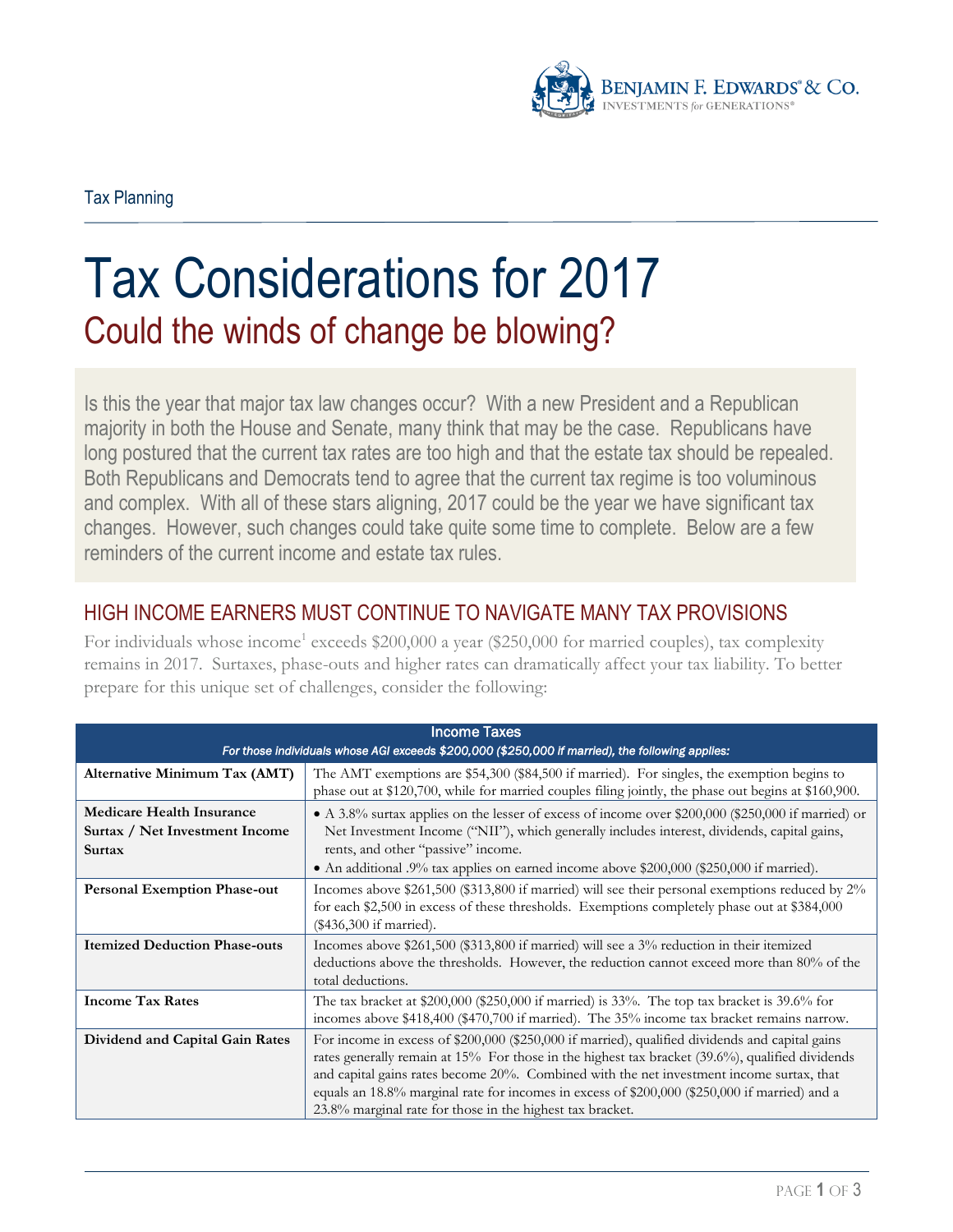

#### Tax Planning



While the details of the incoming President's position on the estate and gift tax are fuzzy, it is clear he's looking for a change. For example, there has been speculation about removing step-ups in basis at death thereby requiring capital gains tax to be owed in lieu of estate tax. The Republican Congress has proposed eliminating the estate tax in the past. That said, the current rules are still in place.

| <b>Estate and Gift Tax</b>   |                                                                                                     |
|------------------------------|-----------------------------------------------------------------------------------------------------|
| Unified Gift and Estate Tax  | The unified gift and estate tax exclusion amount is \$5.49 million, indexed annually for inflation. |
| Exclusion                    | The estate and gift tax rate is 40%.                                                                |
| <b>Spousal Portability</b>   | Spousal portability is available for any unused exclusion amount (requires the timely filing of a   |
|                              | federal estate tax return upon first spouse's death).                                               |
| <b>Annual Gift Exclusion</b> | The annual gift exclusion remains \$14,000 per person, per year, and will continue to be indexed    |
|                              | for inflation.                                                                                      |